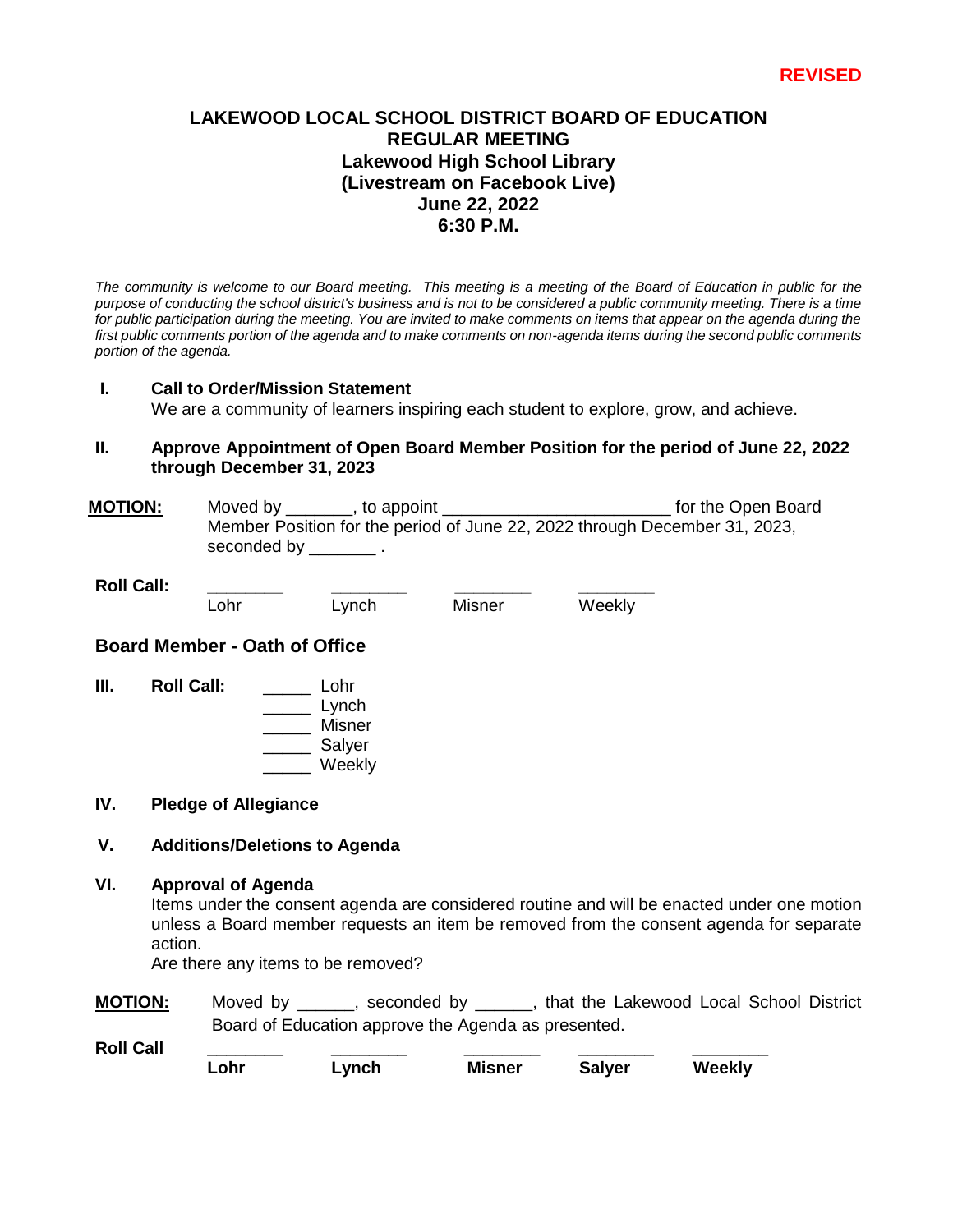**VII. Public Participation** (Agenda items)

## **VIII. Presentations**

- **A. Athletics Presentation – Mr. Jason Lee**
- **B. Teaching & Learning update – Mrs. Patti Pickering**
- **C. Lakewood Schools Update – Dr. Gleichauf**
- **IX. L.T.A. (Lakewood Teachers' Association)**
- **X. L.A.C.E. (Lakewood Association of Classified Employees)**

### **XI. Treasurer's Report – Consent Agenda Items**

- **A. Disposition of Minutes**
	- 1. Regular Board Meeting May 18, 2022
- **B. Financial Reports for May 2022**

### **C. Donations**

- 1. From: White Chapel United Methodist Church
	- To: Lakewood Food Service (Student Accounts)
	- Amount: \$100
- 2. From: Army National Guard
	- To: Senior Class Student Activity Group 200 933D Amount: \$40
- 3. From: David and Vivian Dernberger To: Lakewood High School – Academic and Lab Equipment and Supplies Amount: \$10,000

### **D. New Funds**

- 1. Dernberger-Krier Academics 019 9165 \$10,000
- 2. School Bus Purchase Program 499 9218 \$135,000

### **E. Transfer of Funds**

- 1. From: Class of 2022 (200 933D)
	- To: Class of 2023 (200 934D)
	- Amount: \$187.46
- **F. Temporary Appropriations of the General Fund by Object and Other Funds by Fund for the 2022-2023 Fiscal Year**
- **MOTION:** Moved by \_\_\_\_\_\_, seconded by \_\_\_\_\_\_, that the Lakewood Local School District Board of Education approve the Treasurer's Report and Consent Agenda items as presented.

#### **Roll Call \_\_\_\_\_\_\_\_ \_\_\_\_\_\_\_\_ \_\_\_\_\_\_\_\_ \_\_\_\_\_\_\_\_ \_\_\_\_\_\_\_\_ Lohr Lynch Misner Salyer Weekly**

### **XII. Approve Contracts**

- **A. Licking County Educational Service Center – Service Deduct Agreement for Fiscal Year 2023 - \$809,712**
- **B. Jet's Pizza – Pizza Service Delivery for the 2022-2023 School Year - \$9.00/pizza**
- **C. Julian & Grube, Inc. and Keith Faber, Auditor of State for Financial Audit for Fiscal Periods July 1, 2021 through June 30, 2026 (5 years)**
	- 1.  $7/1/2021 6/30/2022$  \$16.250
	- 2.  $7/1/2022 6/30/2023$  \$16,250
	- 3. 7/1/2023 6/30/2024 \$17,500
	- 4. 7/1/2024 6/30/2025 \$17,500
	- 5. 7/1/2025 6/30/2026 \$18,750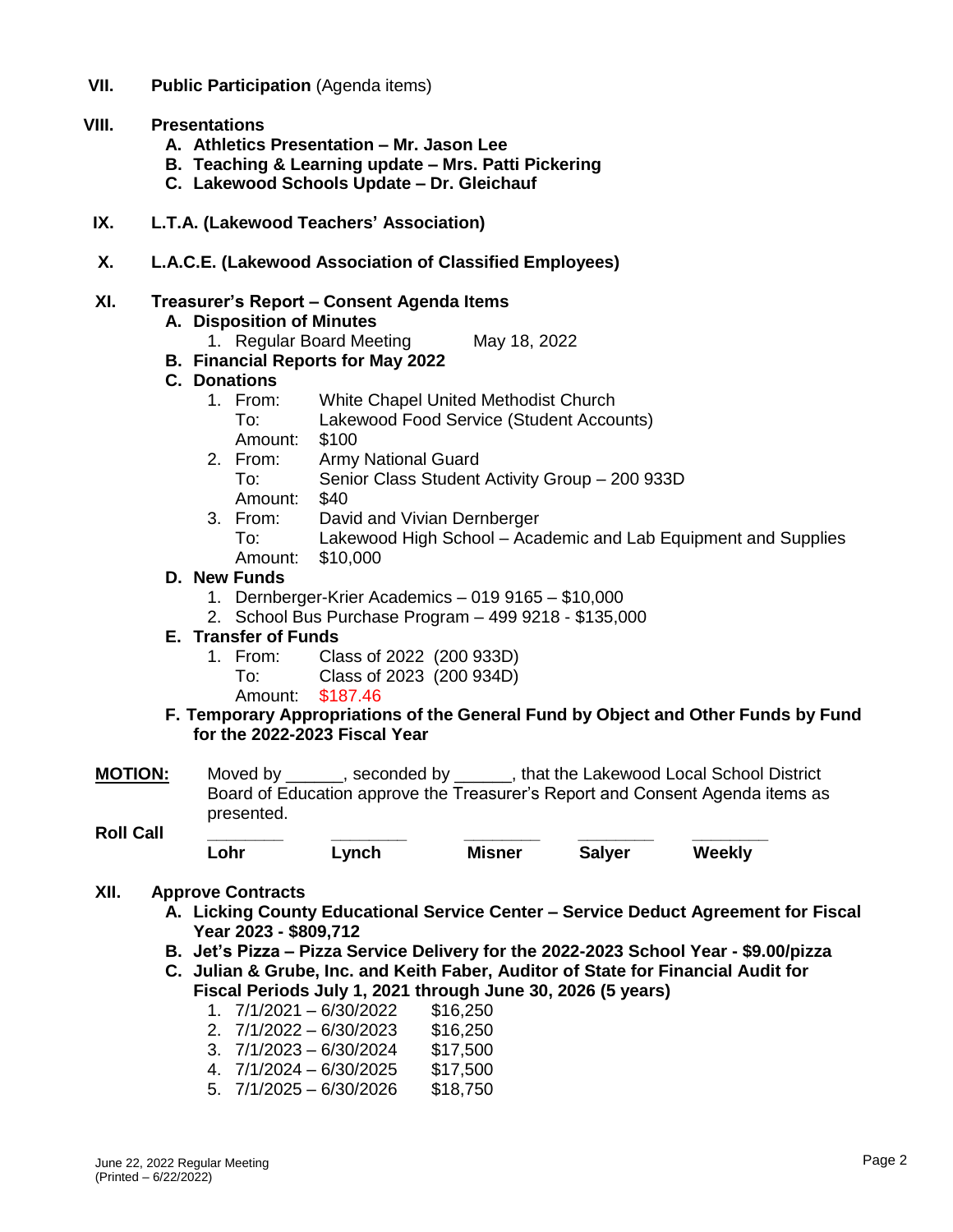- **D. Liberty Mutual Insurance – Effective July 1, 2022 to June 30, 2023 – General Liability, Property, Auto and Excess Liability - \$92,215**
- **E. Safely Home School – One (1) Purchase Service Agreement for Educational Services at \$196/day not to exceed 185 days - \$36,260**
- **F. Licking Area Computer Association – Service Level Agreement for Fiscal Year 2023 – \$60,849.18**
- **G. Approve a five (5) year contract with Licking Area Computer Association for VOIP phone service and phones for \$132,283.21**

**MOTION:** Moved by \_\_\_\_\_\_, seconded by \_\_\_\_\_\_, that the Lakewood Local School District Board of Education approve the Contracts as presented.

| <b>Roll Call</b> |      |       |               |               |        |
|------------------|------|-------|---------------|---------------|--------|
|                  | ∟ohr | ∟vnch | <b>Misner</b> | <b>Salyer</b> | Weekly |

**XIII. Approve Resolution Declaring it Necessary to Provide for the Renewal of Two Emergency Tax Levies in Excess of the Ten-Mill Limitation (see attached)**

**MOTION:** Moved by \_\_\_\_\_\_, seconded by \_\_\_\_\_\_, that the Lakewood Local School District Board of Education approve the renewal of two emergency tax levies in excess of the ten-mill limitation as presented. **Roll Call \_\_\_\_\_\_\_\_ \_\_\_\_\_\_\_\_ \_\_\_\_\_\_\_\_ \_\_\_\_\_\_\_\_ \_\_\_\_\_\_\_\_**

**Lohr Lynch Misner Salyer Weekly** 

- **XIV. Approve Kristina Parsley as Student and Family Assistance Specialist at \$41,095 (BA/1)**
- **MOTION:** Moved by , seconded by , that the Lakewood Local School District Board of Education approve the Kristina Parsley as Student and Family Assistance Specialist. **Roll Call \_\_\_\_\_\_\_\_ \_\_\_\_\_\_\_\_ \_\_\_\_\_\_\_\_ \_\_\_\_\_\_\_\_ \_\_\_\_\_\_\_\_**

**Lohr Lynch Misner Salyer Weekly** 

### **XV. Superintendent's Report – Consent Agenda Items**

*\*Official employment for all our new hires is contingent upon the satisfactory completion of the results of criminal records background checks as required by ORC 3319.39, and receipt of appropriate license from the Ohio Department of Education. Employment for contract renewals of current staff is contingent upon the same requirements.*

### **A. Administrative Update**

- 1. In compliance with Ohio Revised Code (3313.66) and Board Policy (5517.01), the Superintendent submits the Bullying Report
- 2. End of year Drug Testing Report
- 3. School Resource Officers Monthly Update
- **B. Approve retirement of certified staff**
	- 1. Pam Hundley, change of effective June 1, 2022

## **C. Approve resignation of classified staff**

- 1. Kristina Parsley, Health & Safety Monitor, effective June 1, 2022
- 2. Regina Mullins, bus driver, effective June 3, 2022
- 3. Tammy Brush, mail route, effective June 27, 2022

## **D. Approve resignation of certified staff**

- 1. Daniel Ornstein, HS Math & Science teacher, effective July 31, 2022
- 2. Jason Russell, 2<sup>nd</sup> grade teacher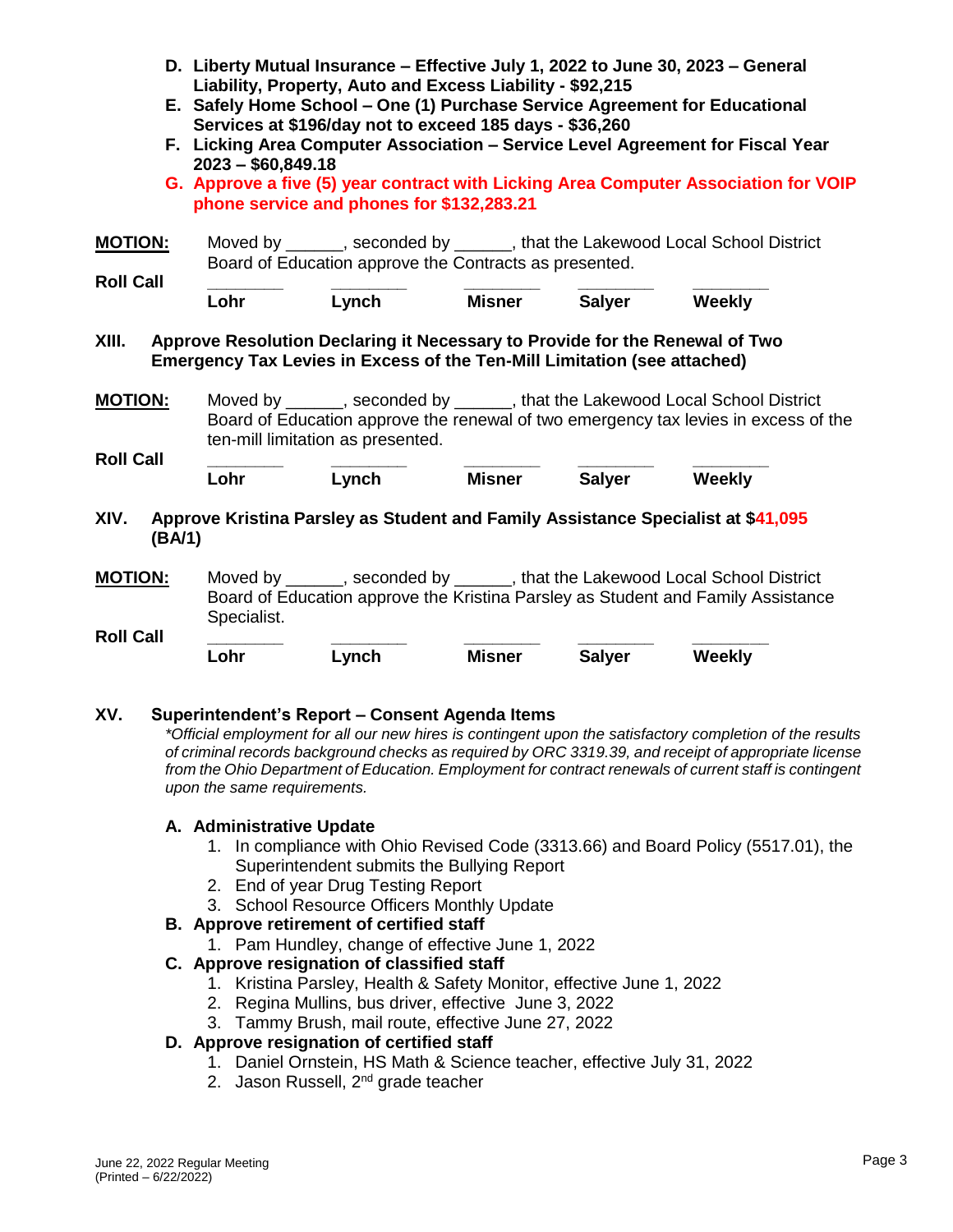## **E. Approve employment of certified staff for the 2022-2023 school year**

- 1. Charlotte Mahoney, Spanish Teacher at \$39,514 (BA/Step 0)
- 2. Maya Norris, 6<sup>th</sup> Grade Science Teacher at \$41,095 (BA/1)
- **F. Approve employment of classified staff for the 2022-2023 school year**
	- 1. Jennifer Ryan, Middle School Health & Safety Monitor at \$13.36/hour (Step 0)
	- 2. Gina Kaetzel, Hebron Health & Safety Monitor at \$13.36/hour (Step 0)
- **G. Approve bus aide for summer school program (Paid for by Federal ESSER Funds)** 1. Jeannie Vance at \$14.09/hour
- **H. Approve substitutes for the summer program - June 6 through July 1, 2022 (Paid for by Federal ESSER Funds)**
	- 1. Terry Hoffer, bus driver at \$19.44/hour
	- 2. Christina Pettit, bus driver at \$19.44/hour
	- 3. Missy Miller, bus driver at \$20.28/hour
	- 4. Doyle Pertuset, bus aide at \$10.95/hour
	- 5. Heather Dorsey, bus driver at \$20.84 Retroactive to June 6, 2022
	- 6. April Gillham, summer program in-person secretary additional five (5) hours/week (total of 25) at /\$19.77/hour (revision to May 18, 2022 agenda)
- **I. Approve payment to bus drivers to prepare for summer school program – up to ten (10) hours at their current hourly rate (Paid for by Federal ESSER Funds)**
	- 1. Kathy Shaffer \$21.46/hour
	- 2. Kim Debevoise \$21.74/hour
	- 3. Beth Moore \$20.57/hour
	- 4. Angie Lewis \$21.18/hour
	- 5. Valerie Fallon \$21.18/hour
	- 6. Heather Dorsey \$20.84/hour
- **J. Approve Summer Pre School Educational Services on an as-needed basis not to exceed 30 hours**
	- 1. Jeanne Fawcett \$25.00/hour
	- 2. Shay Stufflebean \$25.00/hour
	- 3. Tiffany Knott Speech Pathologist at \$25.00/hour
- **K. Approve Rick Sines for Maintenance and Facilities Foreman Supplemental Contract at \$5,000 for 2022-2023 school year**
- **L. Approve classified substitute for the 2021-2022 school year**
	- 1. Renee Hays, sub mail route at \$10.95/hour
	- 2. Patty Waters, sub cafeteria helper at \$10.95/hour retroactive to May 30, 2022
	- 3. Dennis Neal, sub custodial helper at \$12.70/hour retroactive to June 10, 2022

# **M. Approve classified substitutes for the 2022-2023 school year**

- 1. Brigette Rose, seasonal helper, cafeteria server & mail route at \$12.00/hour; cook & secretary aide at \$12.70/hour; library technician at \$13.15/hour; secretary at \$15.75/hour
- 2. Krystal O'Neil, cafeteria server at \$12.00/hour
- 3. Renee Hays, sub mail route at \$12.00/hour
- 4. Susan Moore, sub bus aide, cashier, server at \$12.00/hour; cook, health & safety monitor, educational aide, secretarial aide at \$12.70/hour; secretary at \$15.75/hour
- 5. Dennis Neal, sub custodial helper at \$12.70/hour
- **N. Approve resignation of non-coaching supplemental for the 2022-2023 school year**
- 1. Laura Nice, resigning from High School Student Council and Senior Class Advisor **O. Approve non-coaching supplemental contracts for the 2022-2023 school year**
	- 1. Group VI at \$1,581 (\$790.50 for shared position)
		- a. Candace Haudenschild, Senior Class Advisor (shared position)
		- b. Candace Haudenschild, High School Student Council (shared position)
		- 2. Group VII at 1,185
			- a. Crystal Brunaugh, JIS Spelling Bee Advisor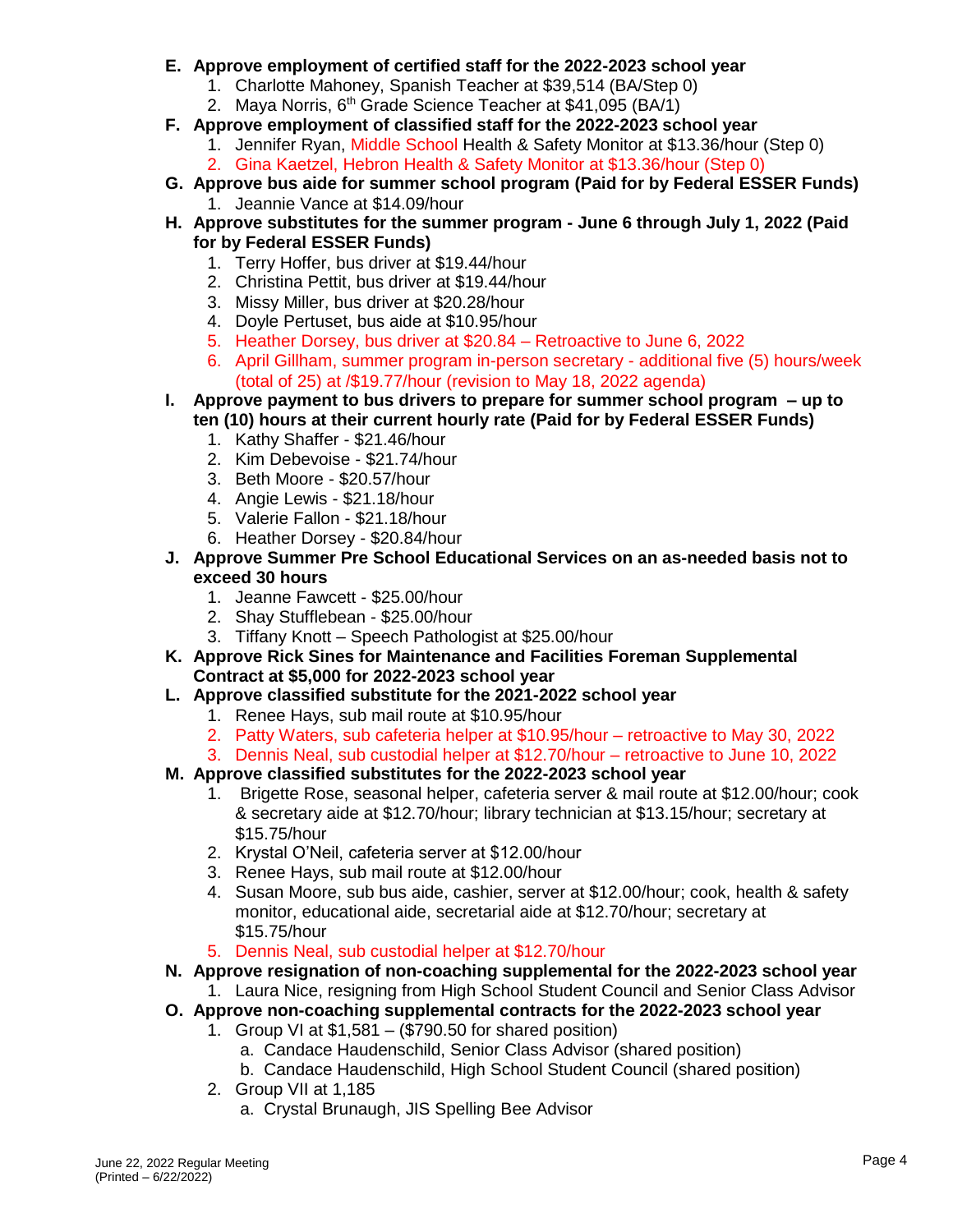# **P. Approve coaching supplemental contracts for the 2022-2023 school year**

- 1. Group II at \$4,742
	- a. Josh Keyse, Assistant Varsity Football Coach
	- b. Zach Whitney, Assistant Varsity Football Coach
	- c. Tony Landis, Assistant Varsity Football Coach
	- d. Chris Monroe, Head Girls Cross Country Coach
	- e. Janessa Maybury, Cheerleader Advisor, Football
	- f. Ryan Simi, Head Varsity Boys Golf Coach
	- g. Rob Englert, Head Varsity Girls Golf Coach
	- h. Jacob Phillips, Head Varsity Boys Soccer Coach
	- i. Mat Bowen, MS Athletic Events Supervisor
	- Ian Green, Assistant Varsity Boys Basketball
- 2. Group III at \$3,951
	- a. Mat Bowen, MS Athletic Events Supervisor
	- b. Derek Allen, Boys MS (7/8) 8<sup>th</sup> grade Football Coach
	- c. Trent Shepherd, Football Assistant
	- d. Dustin Hardway, Football Assistant split ½ \$1975.50
	- e. David Shinault, Football Assistant split ½ \$1975.50
	- f. Steve Chester, Football Assistant
	- g. Teresa Black, Volleyball Varsity Assistant
- 3. Group IV at \$3,161
	- a. Jeff Hartman, MS Girls Cross Country Head Coach
	- b. Stephanie Pound, MS Boys Cross Country Head Coach
	- c. Jon Griffith, MS Head Golf Coach
	- d. Faith Amore-Reed, Head 8th Grade Volleyball Coach
	- e. Nicole Erlenbach, MS Football Cheerleading Advisor
- **Q. Approve payment of staff members to provide Extended School Year (ESY) services for the summer months for student needs per their Individual Educational Plan (IEPs)**
	- 1. Shay Stufflebean, Early Childhood Special Education Intervention Teacher at \$25.00/hour - not to exceed 12 hours – total expenditure not to exceed \$300
	- 2. Alicia Pittro, Special Education Intervention Specialist \$25.00/hour not to exceed 10 hours – total expenditure not to exceed \$250
	- 3. Katie Magelaner, Speech Pathologist at \$25.00/hour not to exceed 10 hours total expenditure not to exceed \$250
- **R. Approve early graduation request for Kayla Webb, grade 11 (August 2022)**
- **S. Approve building coordinators for the Kids Read Now Program at \$25.00/hour – not to exceed 20 hours (May 24, 2022-August 31, 2022) for work done outside of contractual days/hours (Paid for by Federal ESSER Funds)**
	- 1. Melissa Flesher
	- 2. Amber Gibson
- **T. Approve Summer Band Camp at Camp Mohaven, Danville, Ohio – August 8 through August 12, 2022**
- **U. Approval Drama Department field trip to New York City – February 17, 2023 to February 19, 2023**
- **V. Approve handbooks for the 2022-2023 School Year**
	- 1. Pre School Handbook
	- 2. Hebron Elementary Handbook
	- 3. Jackson Intermediate Handbook
	- 4. Lakewood Middle School Handbook
	- 5. Lakewood High School Handbook